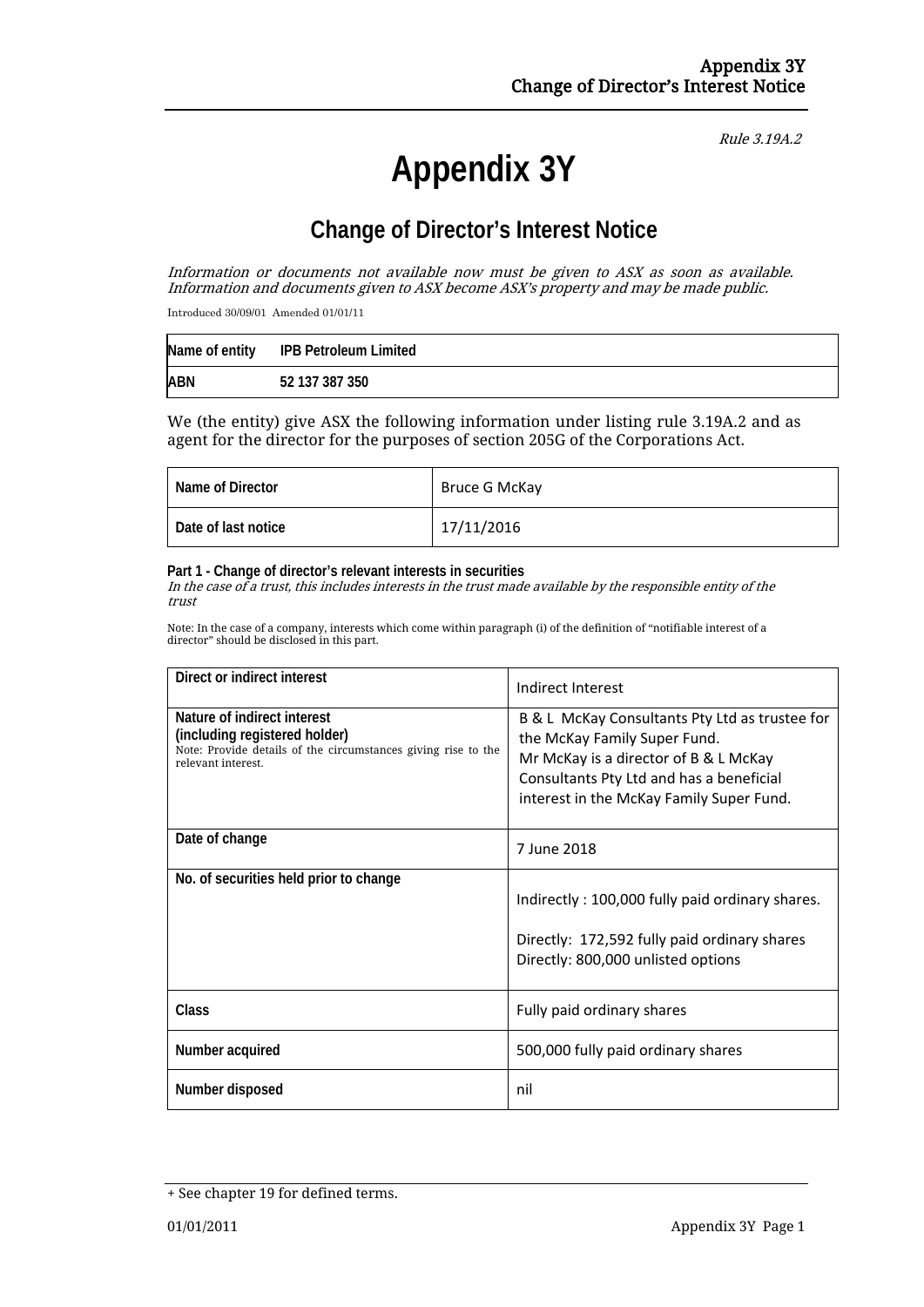| Value/Consideration<br>Note: If consideration is non-cash, provide details and<br>estimated valuation                                                                      | \$9,000.00                                                                         |  |  |  |
|----------------------------------------------------------------------------------------------------------------------------------------------------------------------------|------------------------------------------------------------------------------------|--|--|--|
| No. of securities held after change                                                                                                                                        | Indirectly: 600,000 fully paid ordinary shares                                     |  |  |  |
|                                                                                                                                                                            | Directly: 172,592 fully paid ordinary shares<br>Directly: 800,000 unlisted options |  |  |  |
| Nature of change<br>Example: on-market trade, off-market trade, exercise of<br>options, issue of securities under dividend reinvestment plan,<br>participation in buy-back | on market trade                                                                    |  |  |  |

### **Part 2 – Change of director's interests in contracts**

Note: In the case of a company, interests which come within paragraph (ii) of the definition of "notifiable interest of a director" should be disclosed in this part.

| Detail of contract                                                                                                                                                          | Not applicable |
|-----------------------------------------------------------------------------------------------------------------------------------------------------------------------------|----------------|
| Nature of interest                                                                                                                                                          | Not applicable |
| Name of registered holder<br>(if issued securities)                                                                                                                         | Not applicable |
| Date of change                                                                                                                                                              | Not applicable |
| No. and class of securities to which<br>interest related prior to change<br>Note: Details are only required for a contract in<br>relation to which the interest has changed | Not applicable |
| Interest acquired                                                                                                                                                           | Not applicable |
| Interest disposed                                                                                                                                                           | Not applicable |
| Value/Consideration<br>Note: If consideration is non-cash, provide<br>details and an estimated valuation                                                                    | Not applicable |
| Interest after change                                                                                                                                                       | Not applicable |

## **Part 3 –** +**Closed period**

| Were the interests in the securities or contracts detailed<br>above traded during a <sup>+</sup> closed period where prior written<br>clearance was required? | No             |
|---------------------------------------------------------------------------------------------------------------------------------------------------------------|----------------|
| If so, was prior written clearance provided to allow the trade<br>to proceed during this period?                                                              | Not applicable |

<sup>+</sup> See chapter 19 for defined terms.